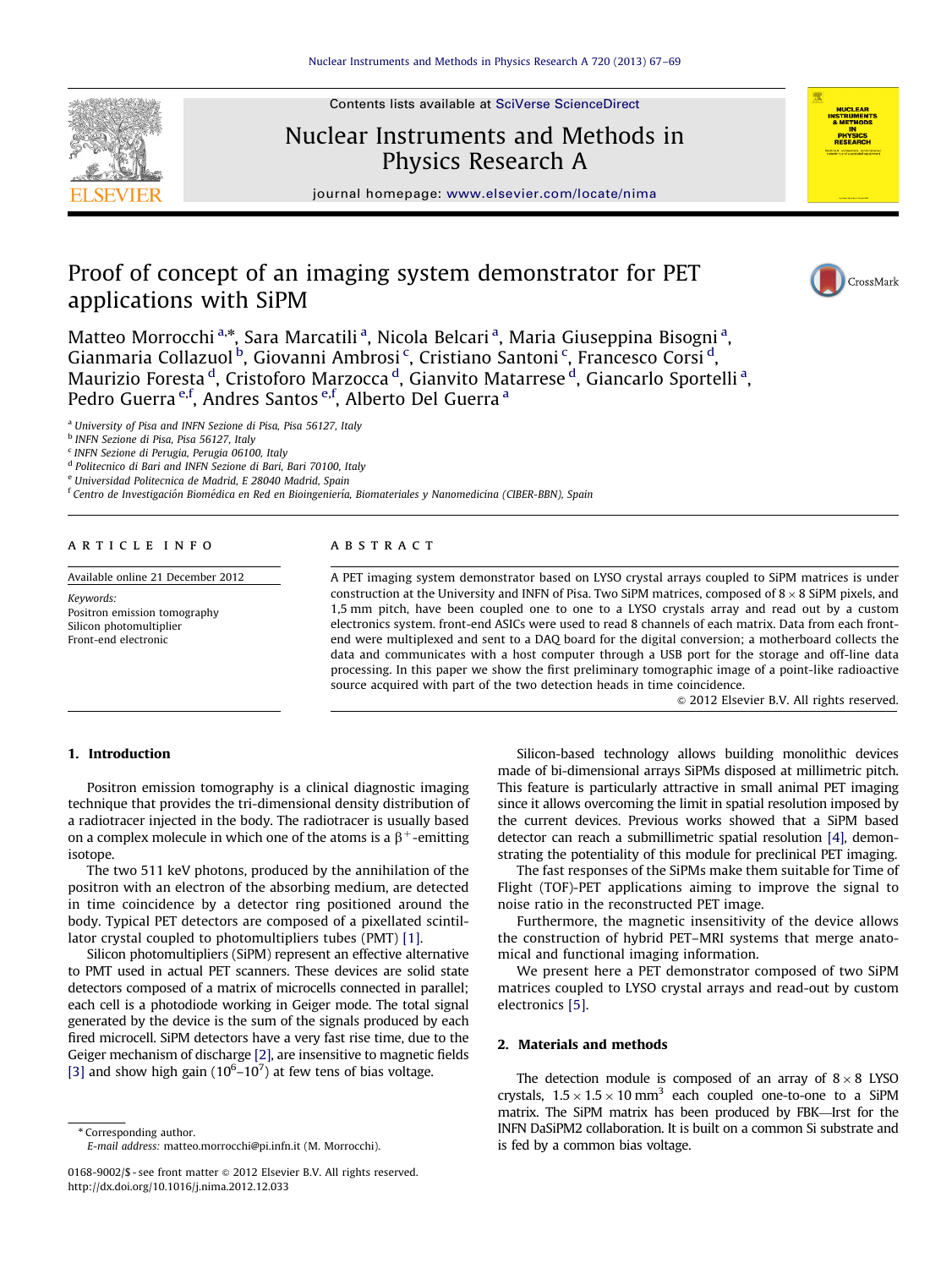

Fig. 1. Pictorial view of the acquisition set-up.

The front-end ASIC, named BASIC, has been developed by the INFN of Bari—Politecnico of Bari [\[6\].](#page-2-0) The ASIC is composed of 8 read-out channels, each one connected to a current buffer with a bandwith of about 350 MHz.

A current discriminator circuit located at the output of the current buffer is used to obtain a fast trigger with 16 differents threshold levels selectable.

A Charge Sensitive Amplifier (CSA) with three possible gain levels integrates the signals of each channel and the outputs of the 8 channels are multiplexed and digitized by an ADC located on a custom designed DAQ board. The digital signals provided by the DAQ boards are collected and comunicated to a PC by an FPGA Altera Stratix III located in a central motherboard [\[7,8\]](#page-2-0).

The acquisition system is designed to handle up to 64 versus 64 channels operated in time coincidence. At the moment we are able to test only two DAQ boards (means 8 versus 8 channels). For this reason we decided to read out the central rows of two faced detection modules. A tomographic image of a  $^{22}$ Na source has been reconstructed by placing the two modules at a distance of 120 mm (110 mm, if we consider the center of the crystals) and operating them in time coincidence. For this test, the  $22$ Na source (nominal diameter of 1 mm) has been positioned on a rotation stage at the center of the Field Of View of two detectors rows, as shown in Fig. 1.

### 3. Measurements

To obtain the tomographic image, the source has been rotated by 180 $^{\circ}$  at a 10 $^{\circ}$  step. A backprojection algorithm has been used to reconstruct the image; the obtained transaxial view of the source is depicted in Fig. 2 (an arbitrary gray level scale is shown on the right side).

The source profile (Fig. 3) presents an FWHM of about 3 mm, if we consider a pedestal with the intensity of the mean background far from the source in the image.

The results obtained have to be considered preliminary for a number of reasons. The experimental set-up is not optimized to image. The low activity of the source (about 40 kBq) and the limited geometrical acceptance of the detectors imposed long acquisition times (2 min per view, about 40 min for the total datataking). Another constraint is posed by the temperature fluctuations during the acquisition time that affect the SiPM gain, resulting in an image degradation. Furthemore the reconstruction algorithm must be improved. We expect to minimize artifacts and improve the image quality by increasing the number of projections. This can be achieved by using more active sources and increasing the solid angle coverage (at the moment only one row of each detector has been read out). The stability of the SiPM gain can be improved by applying temperature control systems. Finally filtered backprojection algorithms can be used.



Fig. 2. Tomographic image of the  $^{22}$ Na source reconstructed with a backprojection algorithm.



Fig. 3. Profile of the reconstructed image.

#### 4. Conclusions

The tomographic image of a  $^{22}$ Na source has been shown by using a PET demonstrator composed of two SiPM detection modules. The source has been positioned at the center of the Field Of View and the transaxial view of the spot has been reconstructed. The FWHM of the central profile is about 3 mm.

The results must be considered as preliminary since the system and the set-up were not optimized to image. Nevertheless they can serve as proof of concept that a PET system based on SiPM and integrated electronics read out is viable.

The completion of the acquisition system and the optimization of the set-up and the reconstruction algorithm will allow full exploitation of the potentiality of the SiPM technology applied to PET.

#### Acknowledgments

This work is partially supported by FP7-Envision project funded by EU Seven Framework. G. Sportelli, P. Guerra and A. Santos want to acknowledge partial financial support from